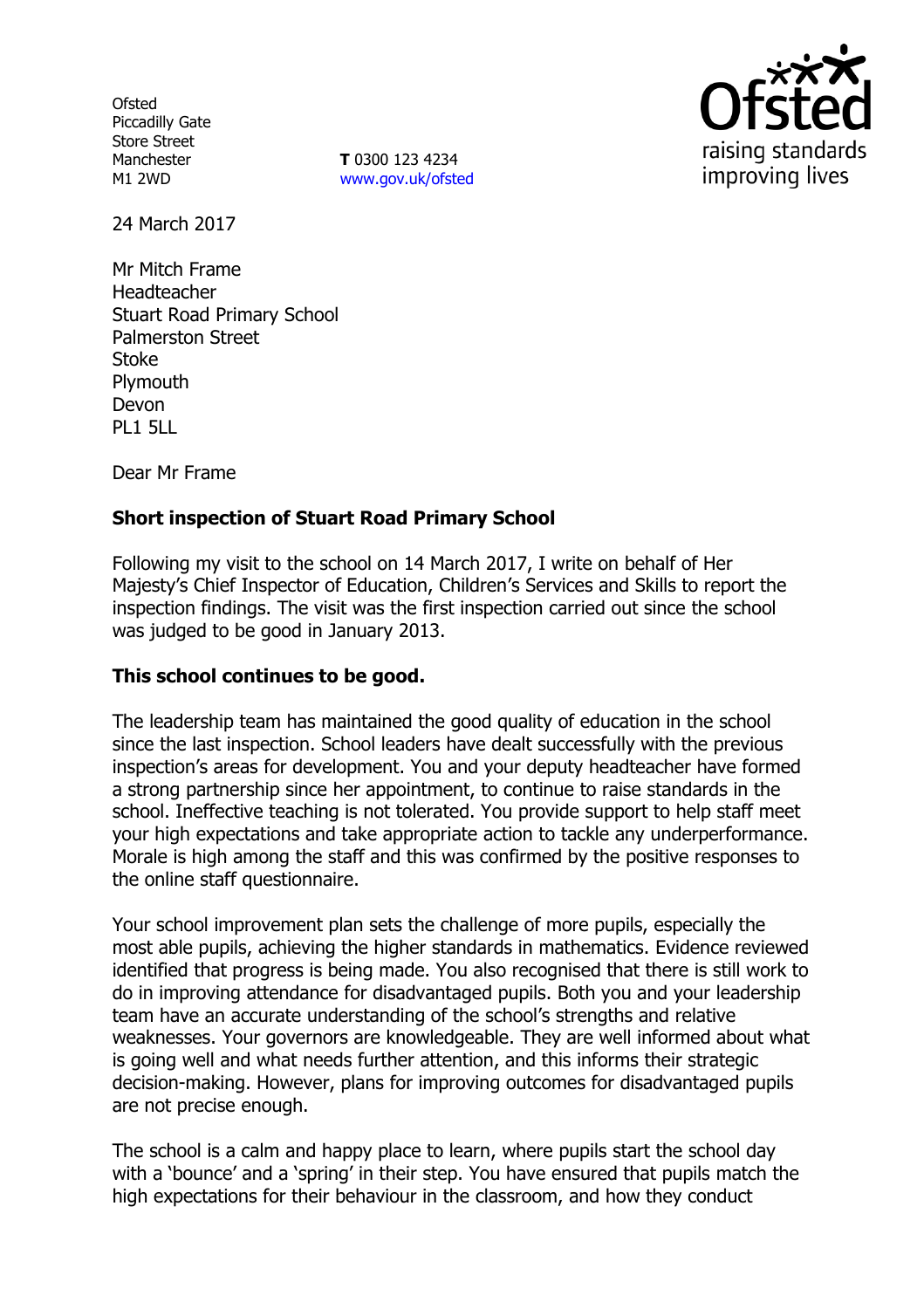

themselves around and outside of the school. Parents overwhelmingly support and appreciate what the school does for their children. For example, a typical comment from one parent is 'The school is absolutely fantastic.' The online survey, Parent View, confirms that parents are positive about the quality of education and the care that the school provides.

## **Safeguarding is effective.**

You, your leadership team and the governing body ensure that there is a strong culture of safeguarding in your school. You continue to ensure that all arrangements are fit for purpose and your approach to record-keeping is rigorous. Although persistent absence of disadvantaged pupils is of concern, you are able to identify and explain the factors that lead to this.

The high standard of training that your staff and governors receive means that staff are well placed to spot signs and symptoms of abuse. For example, when I checked the understanding of safeguarding with staff from across the school, they could all clearly articulate how to keep children safe.

Pupils feel safe at school. They say that if they have any concerns or worries they are able to express them to an adult. Furthermore, one pupil told me, 'If I do not feel that I am being listened to, you can always go and see the headteacher.' Pupils are able to explain clearly how to keep themselves safe in a range of situations, for example outside of school and on the internet. They told me that children are kind to each other, and that bullying sometimes can be confused with a disagreement. They also told me, 'If you do have a disagreement the teachers are quick to resolve it.'

# **Inspection findings**

At the start of the inspection we agreed the key lines of enguiry to secure evidence that the school remains good. I examined with you the school's strategy plan for disadvantaged pupils. We agreed that it required further refinement.

- My first line of enquiry related to the achievement of the most able pupils in mathematics. In 2016, very few Year 6 pupils achieved the higher standard across the school when compared to the national average. Evidence from lessons and work in pupils' books confirmed that good progress is being made in key stage 1, including for the most able disadvantaged pupils. In lessons, pupils are challenged effectively to do their very best and lessons promote challenge through well-matched activities. This is because teachers know the pupils' needs very well. Consequently, a greater proportion of pupils are on track to achieve a higher standard than previously. However, in key stage 2, activities for the most able pupils are not matched well to pupils' needs. Occasionally, activities designed for pupils are either too easy or too hard and progress for the most able pupils is consequently hindered.
- My second line of enguiry related to the achievement of the most able pupils in writing. Disadvantaged most-able pupils' outcomes at the end of 2016 in key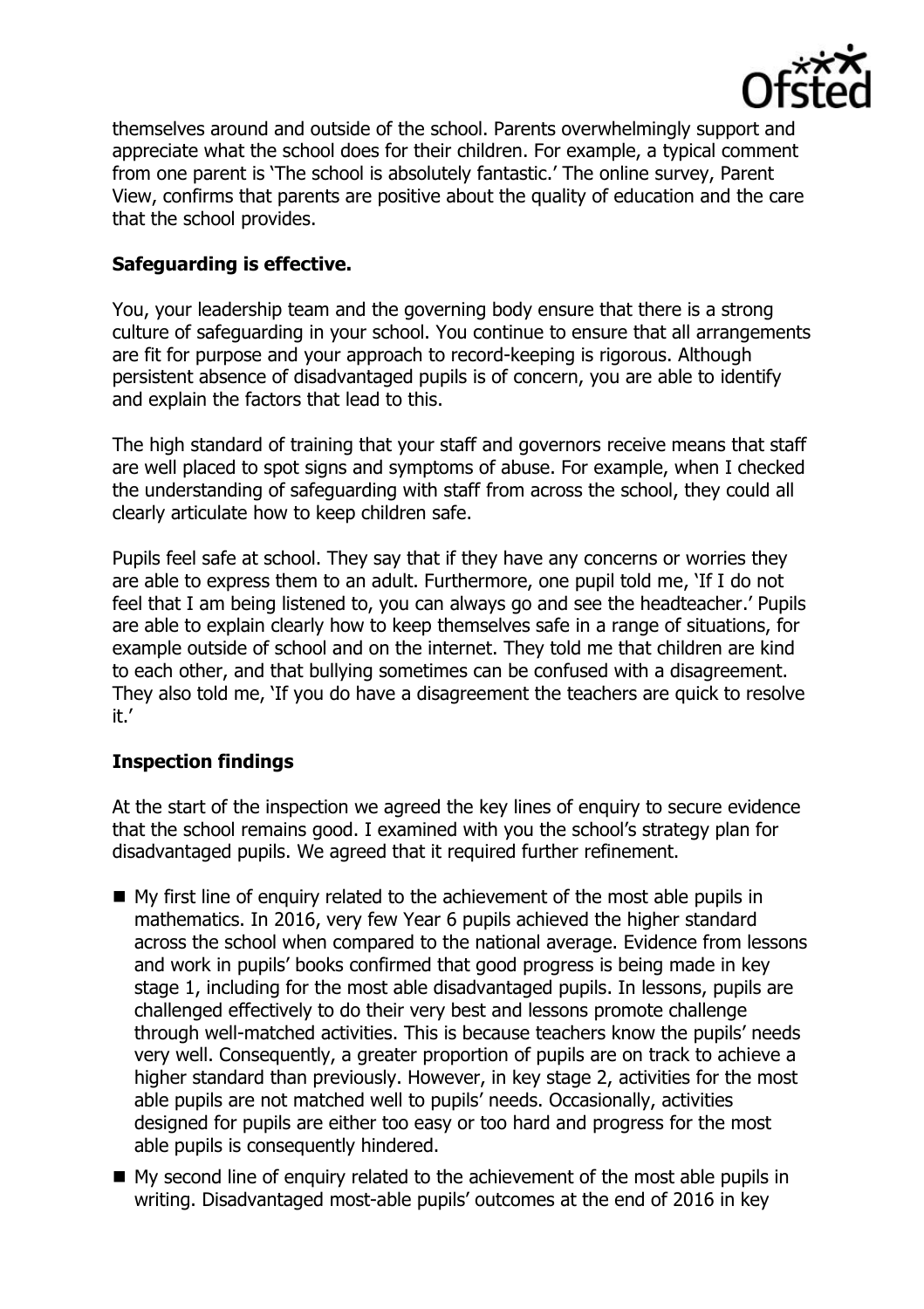

stage 1 fell well below national standards. This was also identified in key stage 2. However, in lessons visited in both key stage 1 and 2 we found that pupils were making good progress. In key stage 1 we reviewed books and identified that a significant proportion of pupils are already working at the higher standards expected for their age. In key stage 2, books reviewed and lessons visited also demonstrated that a large proportion of pupils are on track to achieve the higher standards. Writing outcomes in books demonstrated that pupils in key stage 2 had clearly mastered some of the more technical aspects of writing, including punctuation to convey purpose and meaning.

- My third line of enguiry was to check how well leaders are improving outcomes in grammar, punctuation and spelling for disadvantaged pupils. You had put plans for improving grammar, punctuation and spelling in place at the start of 2016. When we reviewed pupils' outcomes, it became apparent that disadvantaged pupils were making strong progress when compared with other pupils in school and with previous national expectations. No significant differences were identified within school. Pupils are spelling words appropriate for their age correctly and use an increasing range of more technical punctuation effectively. In key stage 2, pupils' improved grammar skills are reflected in higher standards of writing.
- A high standard of handwriting is insisted on throughout the school. Pupils write typically in a cursive fluid script, and in key stage 1 some pupils write with exceptional accuracy for their age. This is a direct result of the actions identified in your school improvement plan for 2016.
- The fourth line of enquiry related to the teaching of phonics in key stage 1. The school improvement plan for this year identified phonics as a high priority. In 2016, pupils fell below the national expectation for the Year 1 phonic screening check. As a result of high-quality phonics teaching, pupils are now making good progress. This was confirmed when I heard pupils read; they did so fluently, using their phonic knowledge competently to sound out unfamiliar words. Pupils in Year 2 who did not pass the check last year were also heard reading and the impact of planned actions indicates that they will have a more positive outcome when they take the check again.
- The final key line of enquiry concerned the absence of disadvantaged pupils. Attendance overall has shown an improving pattern and is in line with the national average. However, the trend in absence and persistent absence of disadvantaged pupils has not been as positive, and for some time has remained above the national figure. Persistent absence among disadvantaged pupils is an ongoing issue for the school. You work closely with families and external agencies to offer support and, with the help of the educational welfare officer, you have improved some pupils' attendance. However, the attendance of disadvantaged pupils, including persistent absence, is not as good as that of other pupils.